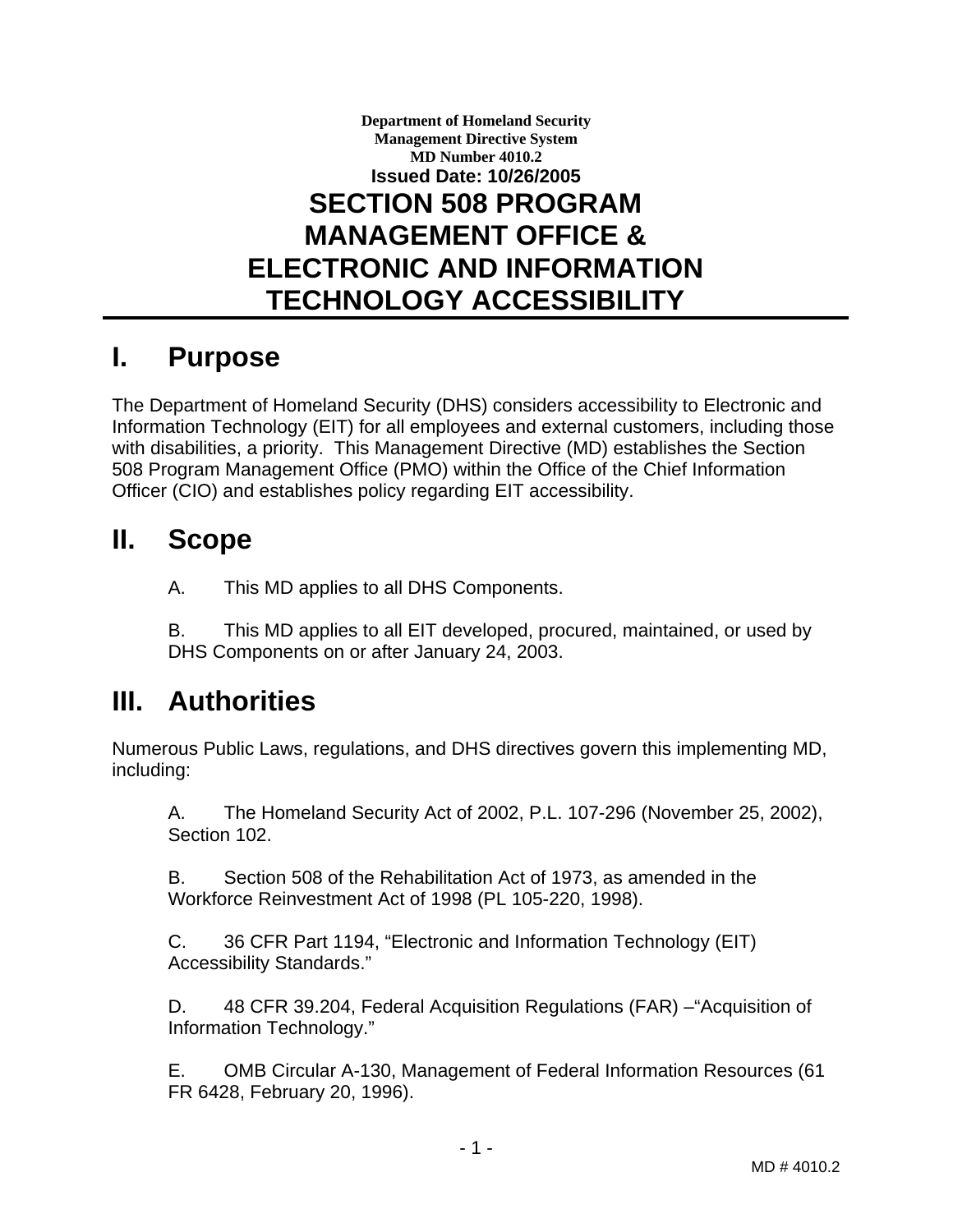F. 40 U.S.C. 11101 (6), Clinger-Cohen Act of 1996.

G. Section 202(d) of the E-Government Act of 2002, "Accessibility to Persons with Disabilities."

H. DHS Management Directive 3500; Operational Roles and Responsibilities of the Officer for Civil Rights and Civil Liberties and the Office of Chief Counsel.

I. 6 CFR 15, DHS Section 504 regulation, "Enforcement of Nondiscrimination on the Basis of Disability in Programs or Activities Conducted by the Department of Homeland Security."

J. DHS Management Directive 0760; Government Purchase Card Program.

## **IV. Definitions**

A. *Access Board*: An independent Federal agency responsible for developing and maintaining accessibility standards and guidelines for built environments, transit vehicles, telecommunications equipment, and EIT.

B. *Alternate Method*: Different or alternate methods or means of providing information to people with disabilities include, but not limited to, voice, fax, relay service, Teletypewriter (TTY) , Internet posting, captioning, text-to-speech synthesis, and audio description.

C. *Assistive Technology*: Any item, piece of equipment, or system, whether acquired commercially, modified, or customized, commonly used to increase, maintain, or improve functional capabilities of individuals with disabilities.

D. **Back-office**: EIT located in spaces frequented only by service personnel for maintenance, repair or occasional monitoring of equipment (e.g., network switches and routers located in wiring closets).

E. *Commercial Non-Availability*: Applies when an agency is unable to find a commercial item that meets applicable EIT Accessible Standards or when an item cannot be furnished in time to satisfy the agency's delivery requirements.

F. *Electronic and Information Technology (EIT)*: Refers to information technology including any equipment or interconnected system or subsystem used in the creation, conversion, or duplication of data or information. EIT includes, but is not limited to, software applications and operating systems, telecommunications products, information kiosks and transaction machines, Web sites (Internet, Intranet, and Extranet), video and multimedia products, desktop and portable computers, and office equipment such as copiers and fax machines.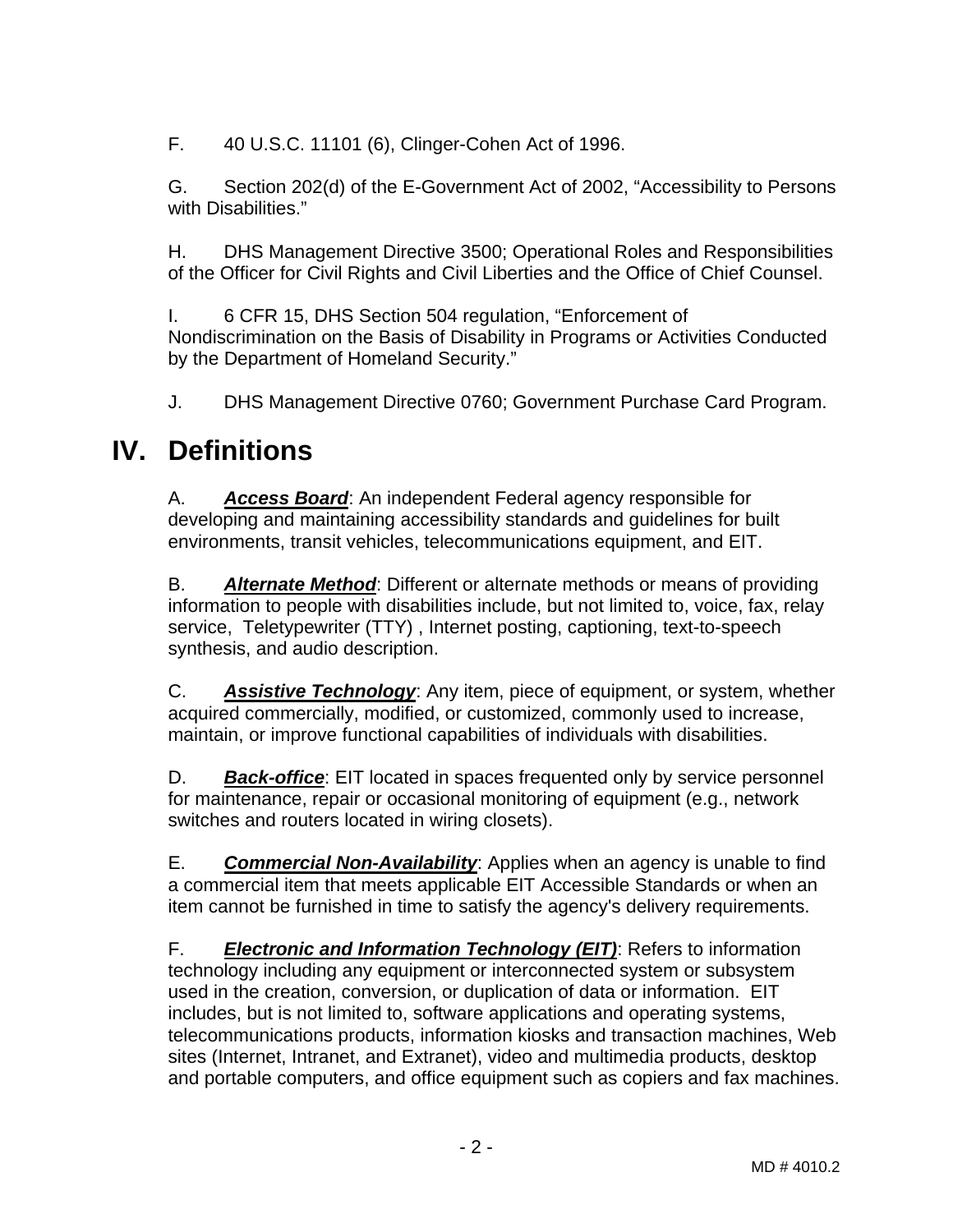G. *Exception*: There are a number of exceptions that allow acquisition of products or services that are less than fully conforming with the Section 508 technical standards and functional performance criteria . These include products incidental to a contract, commercial non-availability, back-office, fundamental nature of change, national security and undue burden.

H. *Extranet*: Any private network that uses the Internet protocol and the public telecommunications networks to securely connect to DHS Intranet and associated systems.

I. *Federal Acquisition Regulation (FAR)*: The FAR is the primary regulation for use by Federal executive agencies for acquisition of supplies and services with appropriated funds. The document, published in 1984, consolidated the major procurement regulations of various departments and agencies. The intent was to standardize content and decrease the volume for consistency throughout Government.

J. *Functional Performance Criteria*: Section 508 has both specific technical standards and functional performance criteria. The functional performance criteria are broader in scope and intended to ensure that accessibility is achieved by focusing on overcoming the limitations imposed upon the end-user with a disability. Section 508's functional performance criteria are: (a) at least one mode of operation and information retrieval that does not require user vision shall be provided, or support for Assistive Technology (AT) used by people who are blind or visually impaired shall be provided; (b) at least one mode of operation and information retrieval that does not require visual acuity greater than 20/70 shall be provided in audio and enlarged print output working together or independently, or support for AT used by people who are visually impaired shall be provided; (c) at least one mode of operation and information retrieval that does not require user hearing shall be provided, or support for AT used by people who are deaf or hard of hearing shall be provided; (d) where audio information is important for the use of a product, at least one mode of operation and information retrieval shall be provided in an enhanced auditory fashion, or support for assistive hearing devices shall be provided; (e) at least one mode of operation and information retrieval that does not require user speech shall be provided, or support for AT used by people with disabilities shall be provided; and (f) at least one mode of operation and information retrieval that does not require fine motor control or simultaneous actions and that is operable with limited reach and strength shall be provided.

K. *Fundamental Alteration*: Alteration of EIT products or services to meet Section 508 technical standards from CFR 1194.21-26, or functional performance criteria from CFR 1194.31 causes the EIT products or services not to meet business needs.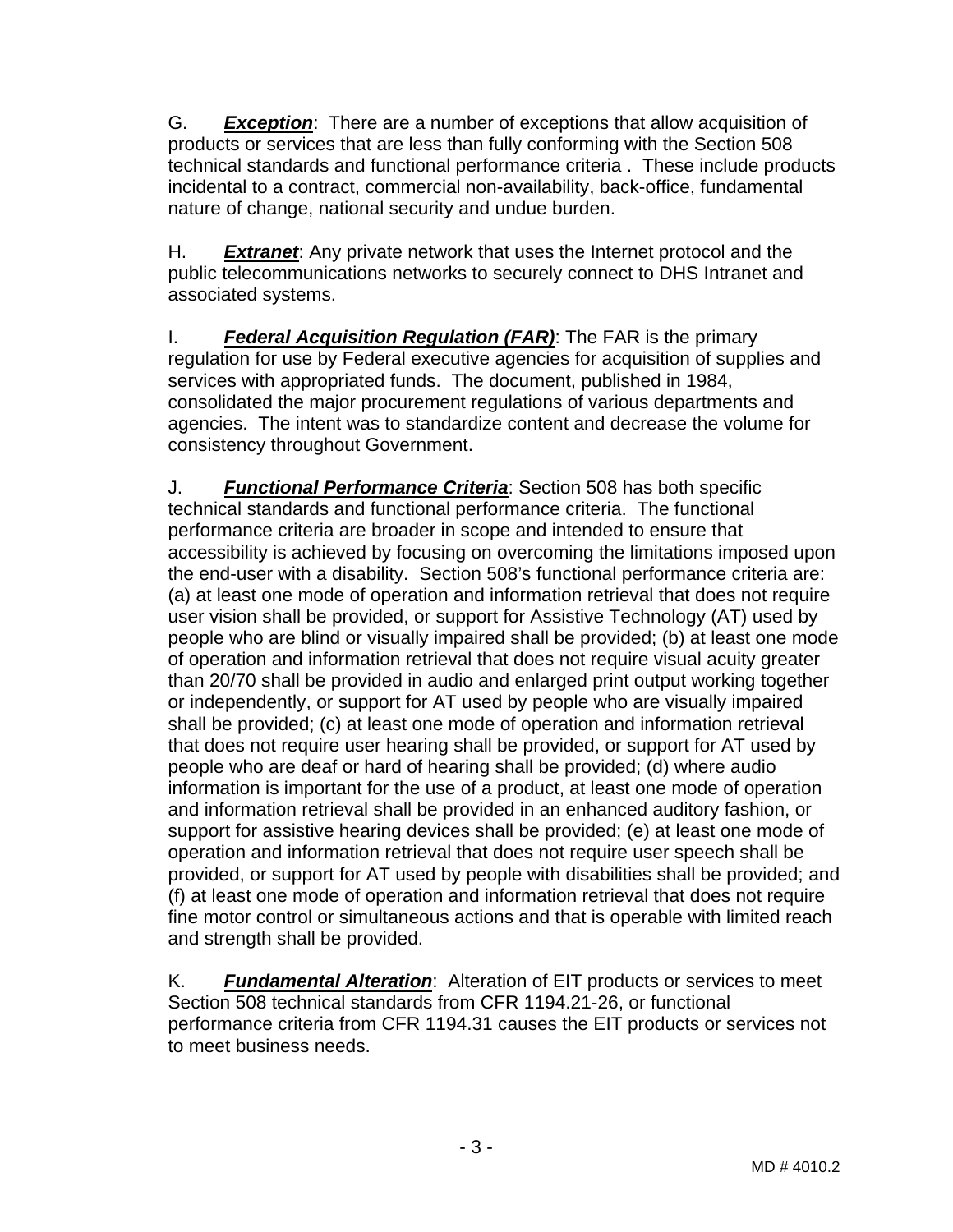L. *Internet*: The publicly accessible Web presence of DHS. The top-level (home) page URL is www.dhs.gov.

M. *Intranet*: The DHS Web presence only accessible via authorized access to DHS networks. Note that various non-DHS personnel may at times have access to the DHS Intranet.

N. *Market Research*: A process used to collect, organize, maintain, analyze, and present data for the purpose of maximizing the capabilities, technology, and competitive force of the marketplace to meet an organization's needs for supplies or services. As it relates to Section 508, market research is the mechanism for determining the availability of compliant EIT products and comparing products that meet the Government's requirements for accessibility.

O. *Micro-purchase*: Refers to the acquisition of supplies or services whereby the aggregate amount does not exceed \$2,500.

P. *Multi-media*: The integration of multiple forms of media including text, graphics, audio, and video.

Q. *National Security Systems*: Any telecommunications or information system operated by the United States Government, the functions, operation, or use of which involves intelligence activities; involves cryptologic activities related to National Security; involves command and control of military forces; involves equipment that is an integral part of weapon or weapons system; is critical to the direct fulfillment of military or intelligence missions. This does not include a system that is to be used for routine administrative and business applications, such as payroll, finance, logistics, and personnel management applications.

R. *Operable Controls*: A component of a product that requires physical contact for normal operation. Operable controls include, but are not limited to, mechanically operated controls, input and output trays, card slots, keyboards, or keypads.

S. *Products Incidental to a Contract*: Products acquired by a contractor incidental to a contract that are neither used nor accessed by Federal employees or members of the public (contracted employees in their professional capacity are not considered members of the public).

T. *Requiring Official*: Government personnel delegated the responsibility for developing EIT requirements, identifying applicable technical provisions of the EIT Accessibility Standards, conducting market research, drafting specifications, and documenting non-availability and Undue Burden determinations.

U. *Section 504 of the Rehabilitation Act*: Section 504 prohibits discrimination based on disability in Federally-funded and Federally-conducted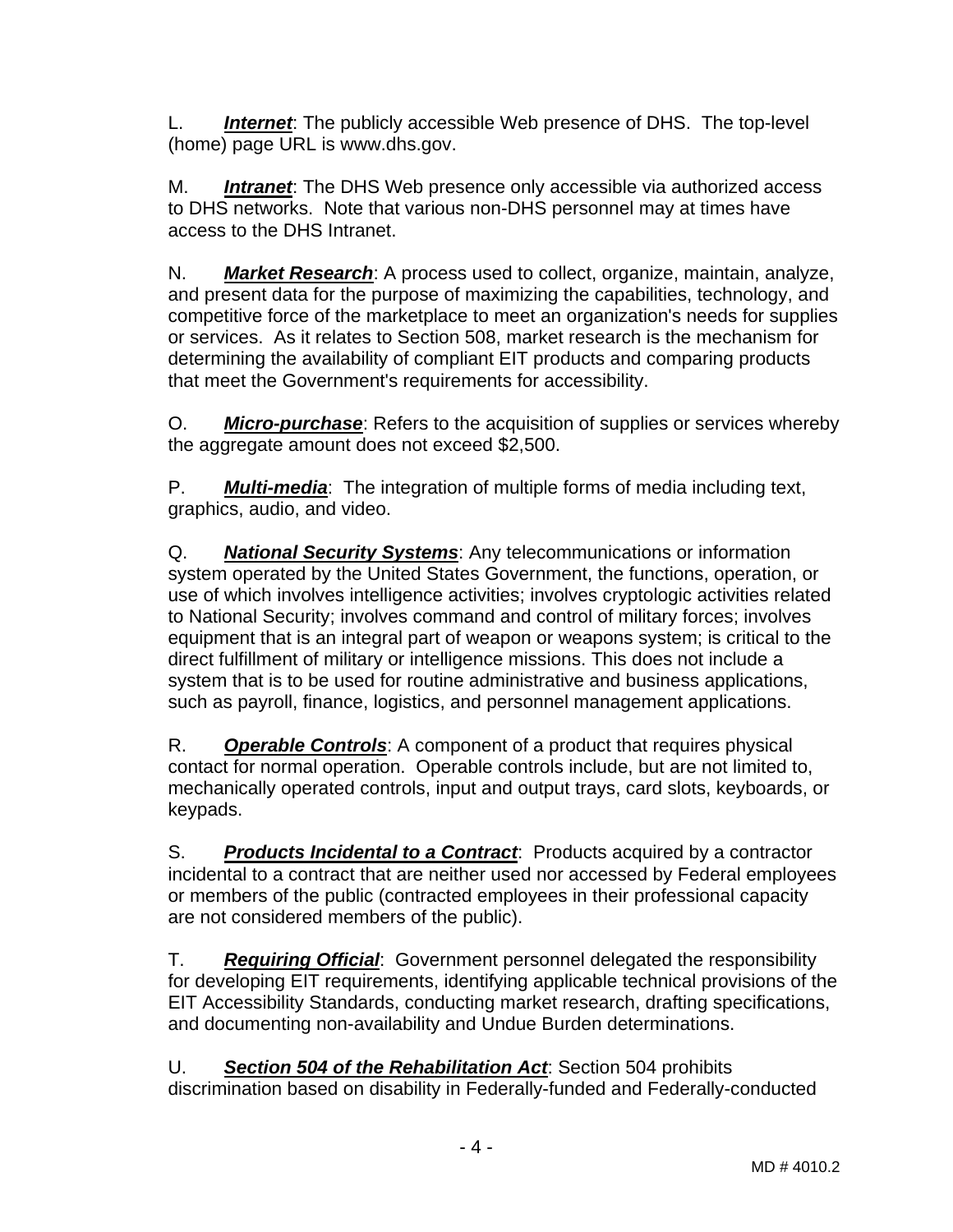programs or activities in the United States, including employment programs.

V. *Section 508 of the Rehabilitation Act*: Section 508 requires that when Federal agencies develop, procure, maintain, or use EIT, Federal employees with disabilities have access to and use of information and data that is comparable to the access and use by Federal employees without disabilities, unless an Undue Burden would be imposed on the agency. Section 508 also requires that any person with a disability from the general public seeking information or services from a Federal agency, have access to and use of information and data that is comparable to that provided to persons without disabilities, unless an Undue Burden would be imposed on the agency.

W. *Self-Contained, Closed Products*: Products that generally have embedded software and are commonly designed in such a fashion that a user cannot easily attach or install assistive technology. These products include, but are not limited to, information kiosks and information transaction machines, copiers, printers, calculators, fax machines, and other similar types of products.

X. *Technical Standards*: A set of design standards developed and published by the Access Board as part of the Section 508 EIT Accessibility Standards.

Y. *Undue Burden*: Undue Burden means significant difficulty or expense. In determining whether an action would result in an Undue Burden, an agency shall consider all agency resources available to the program or component for which the product is being developed, procured, maintained, or used.

Z. *Web Content Managers (or equivalent)*: For the purposes of this MD, a Web content manager is the person who has authority to accept or deny or modify content for a Web site, Web application, or other Web components. The Web content manager may be a content creator, but may also be the point of contact for getting information posted on the Web. The Web content manager is not always just the technical "coder" or the "style" designer.

# **V. Responsibilities**

A. The *Under Secretary for Management* through the DHS Chief Information Officer (CIO) shall be responsible for all aspects of this MD.

In addition, the Under Secretary for Management shall ensure that all non-IT organizations within DHS adhere to Section 508 EIT Standards regarding office equipment not traditionally overseen by the DHS CIO (such as VHS and DVD players, copiers, fax machines, and other items) unless an exception applies.

B. The *Section 508 Program Management Office (PMO)* will report directly to the CIO and indirectly to the DHS Officer for Civil Rights and Civil Liberties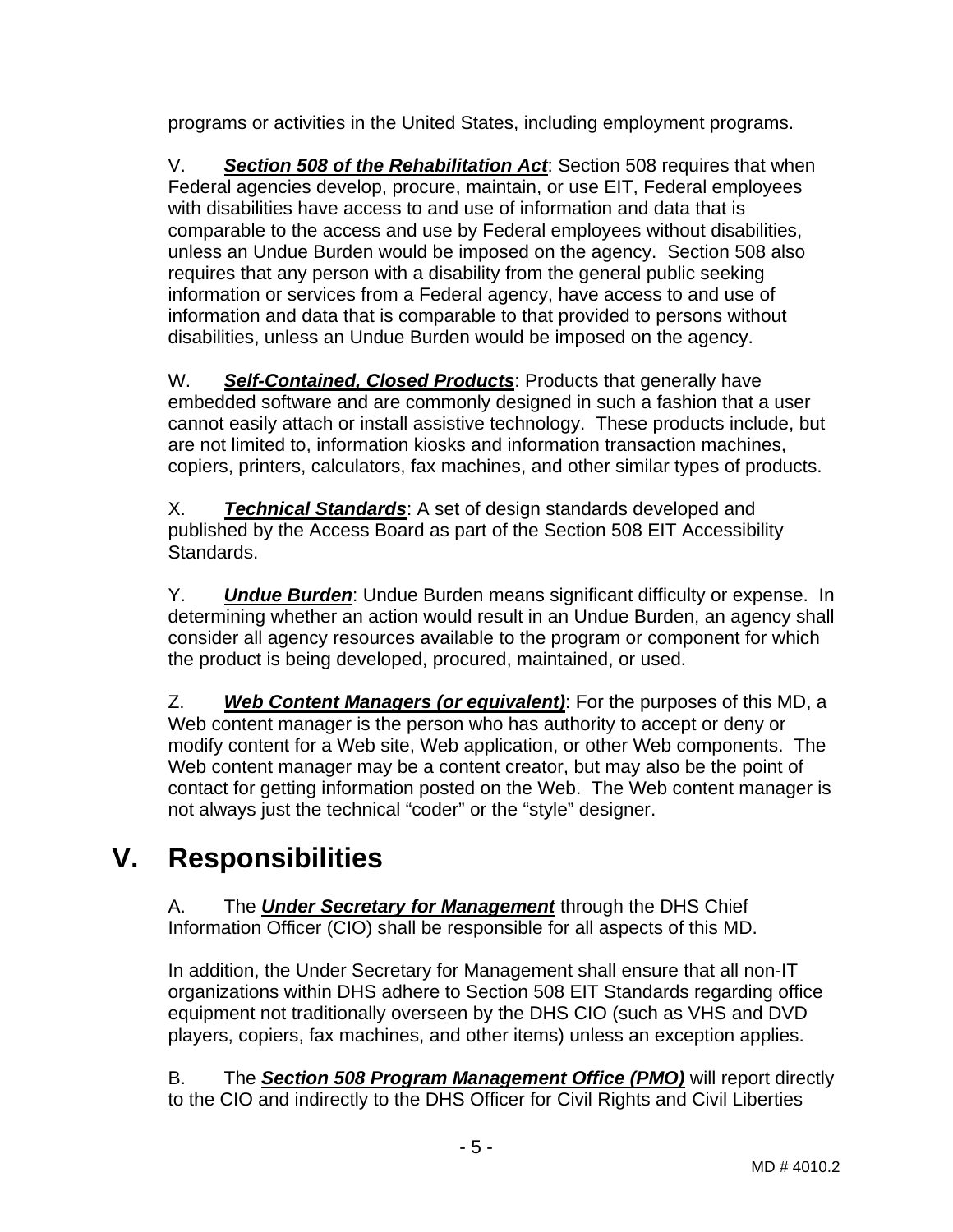(CRCL), and shall:

1. Provide DHS vision and direction for ensuring that EIT procured, developed, maintained, or used by DHS is accessible to employees and customers with disabilities.

2. Establish DHS policies, procedures, and practices to ensure that EIT procured, developed, maintained, or used is accessible to DHS employees and customers with disabilities.

3. Provide programmatic and technical assistance to DHS Components regarding implementation of Section 508.

4. Ensure that DHS Components acquire and use appropriate and upto-date Section 508 related educational materials.

5. Support the Chief Procurement Officer (CPO), CRCL, Section 508 Coordinators, and Web Content Managers (or equivalent) by cooperatively developing, selecting, and conducting appropriate educational activities and resources.

6. Provide technical assistance to CRCL related to investigating Section 508-related complaints.

7. Establish a DHS Section 508 Advisory Council to assist with implementing Department-wide plans and procedures relevant to Section 508.

8. Evaluate and report DHS's programmatic and technical compliance to the appropriate Government oversight agencies.

9. Provide leadership for advocating EIT accessibility across Government.

10. Participate in DHS, interagency, and industrial and professional organizations related to Section 508 activities.

11. Ensure Section 508 is included in DHS budgets and strategic planning activities.

12. Authorize all DHS Component EIT purchase requests claiming National Security or Undue Burden. The Section 508 PMO will consult with the OCIO Chief Information Security Officer when making National Security exception determinations.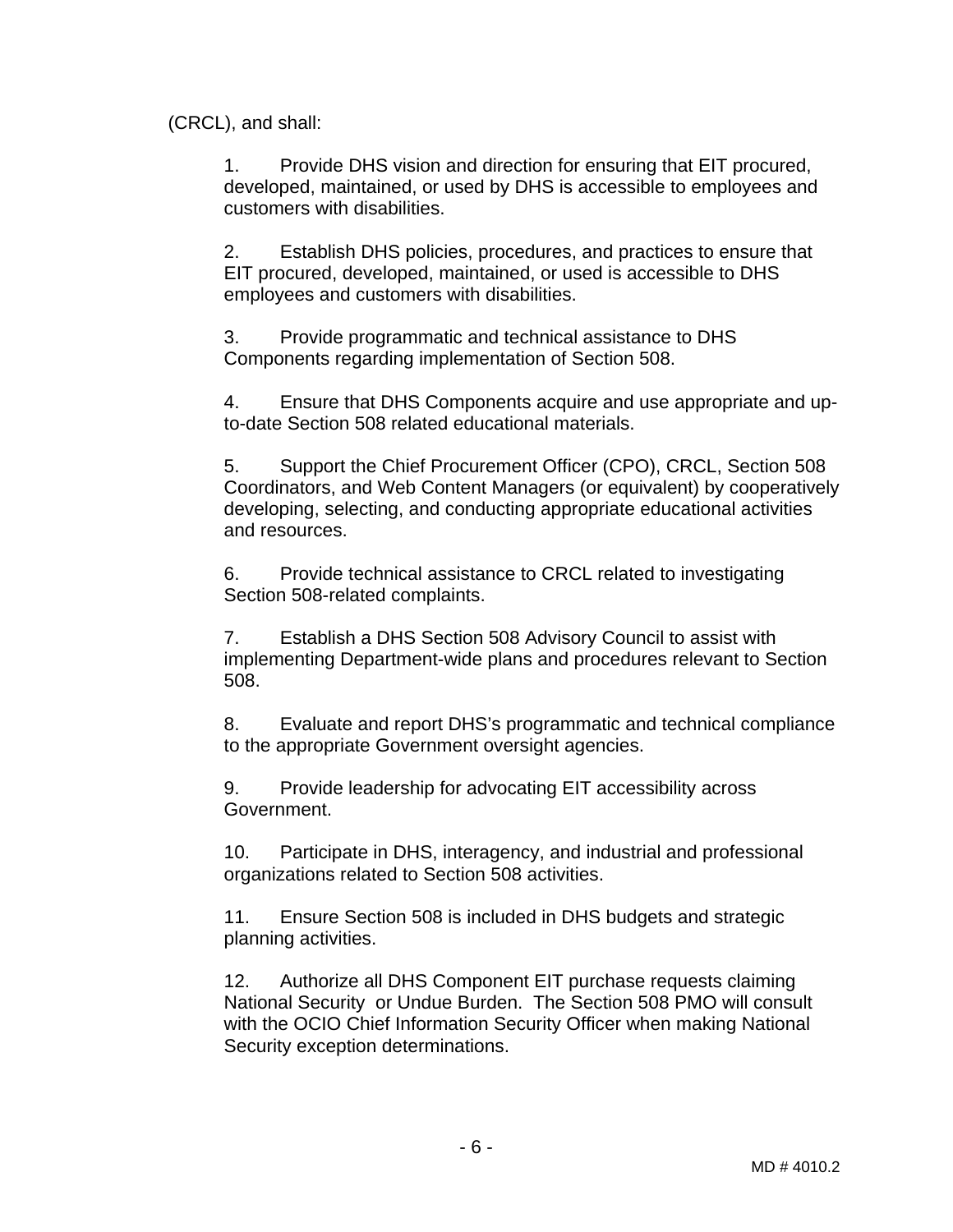13. Provide technical assistance and guidance to DHS personnel regarding reasonable accommodations.

#### C. *DHS Component CIOs* shall:

1. Ensure respective components adhere to DHS EIT (including the Web) accessibility policies, standards, and guidance.

2. Establish a component Section 508 Coordinator and ensure that he/she has the requisite training, expertise, and time to perform the tasks associated with this duty.

3. Ensure that Section 508 compliance solutions conform to the appropriate IT security requirements commensurate with the sensitivity of the system and information contained.

#### D. *DHS Component Section 508 Coordinators* shall:

1. Ensure compliance with DHS EIT accessibility policies and procedures.

2. Participate as a member of the DHS Section 508 Advisory Council.

3. Provide programmatic and technical assistance to respective Components regarding the procurement, development, maintenance, and use of accessible EIT as required by Section 508.

4. Evaluate and report programmatic and technical compliance within respective Components to Section 508 PMO and appropriate Government oversight agencies.

5. Participate in DHS, interagency, and industrial and professional organizations related to Section 508 activities.

6. Provide technical assistance and guidance to component Web Content Managers (or equivalent) about accessible Web design.

7. Ensure all Component policies and procedures related to EIT accessibility are in agreement with DHS EIT policies and procedures.

8. Provide technical assistance to the Office for CRCL and parallel civil rights offices in Department Components related to investigations of Section 508 related complaints.

9. Review EIT purchase requests claiming an exception, except for those claiming an Undue Burden or National Security (these will be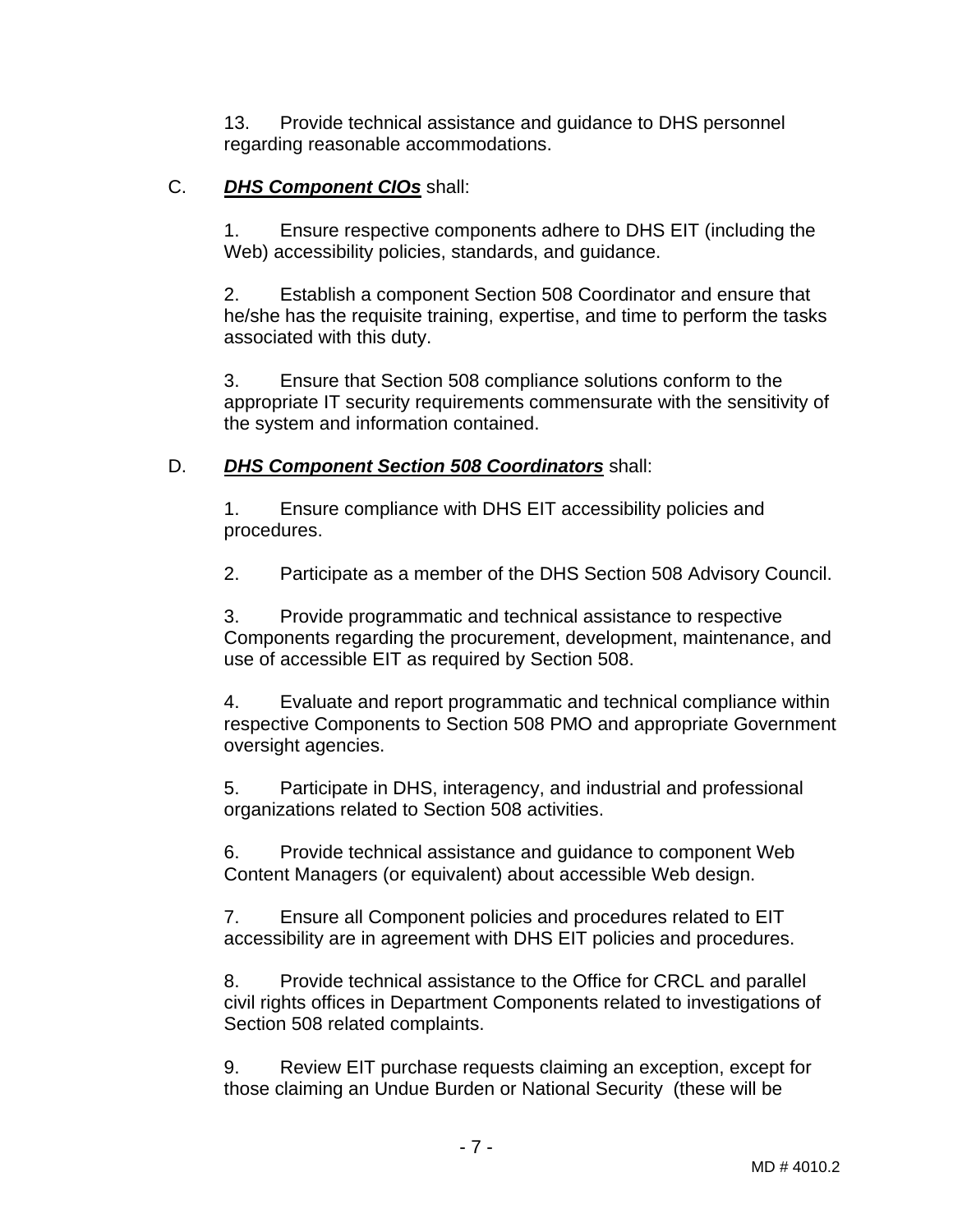handled by the DHS Section 508 PMO).

#### E. The *DHS Office for Civil Rights and Civil Liberties (CRCL)* shall:

1. Ensure compliance with Sections 508 complaint processes and reporting and tracking requirements within DHS Components. Section 508 complaints shall be processed through CRCL, in accordance with 6 CFR 15 and MD 3500.

2. Evaluate the effectiveness of the Section 508 complaint process and provide reports to the Section 508 PMO and appropriate Government oversight organizations.

3. Advocate for compliance with Section 508 and its inclusion in the DHS budget and strategic planning activities.

4. Ensure that all DHS Equal Employment Opportunity officers/officials are knowledgeable about Section 508 requirements.

F. The *DHS Chief Human Capital Officer* shall, working with the Section 508 PMO, ensure DHS produced training and multi-media products conform with applicable technical standards from the Section 508 EIT Accessibility Standards.

#### G. The *DHS Chief Procurement Officer* shall:

1. Provide guidance across DHS Components to ensure compliance with Section 508 related policies and procedures as related to new acquisitions.

2. Provide guidance to DHS Component procurement offices to ensure procurements of EIT comply with the Federal Acquisition Regulations (FAR) – Subpart 39.2 – Electronic and Information Technology.

#### H. *Requiring Officials (including purchase card users)* shall:

1. Define functional requirements.

2. Select applicable technical standards based upon the EIT Accessibility Standards.

- 3. Perform market research.
- 4. Determine if any Section 508 exceptions apply.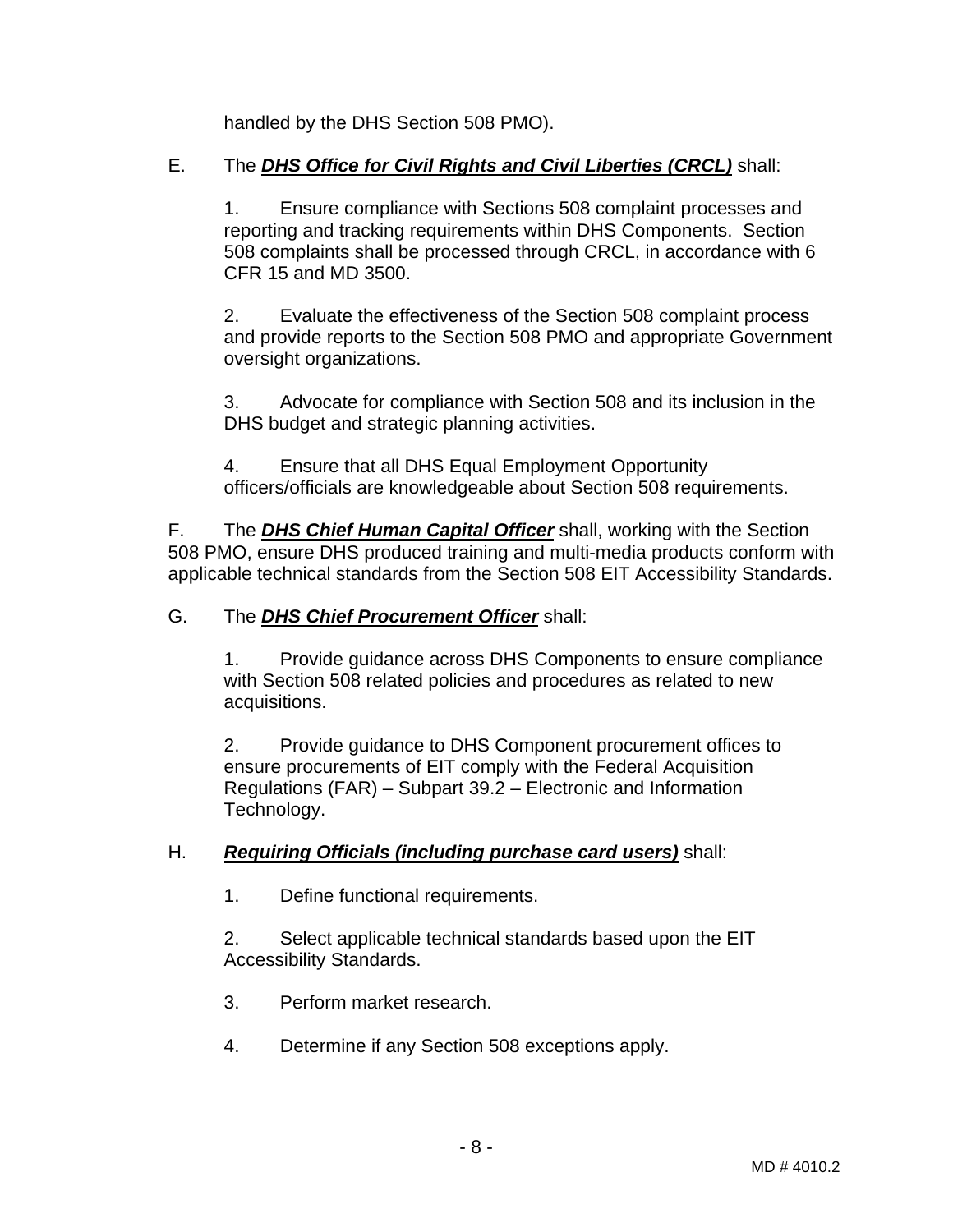5. Select the product or service that best meets the business needs and Section 508 requirements.

6. Document results of findings. (Use the DHS Section 508 Determination and Finding form (Form 4010.2) on all purchase requests that exceed \$2,500.)

7. Ensure that purchase requests have all appropriate documentation and signatures and are forwarded to contracting officers.

#### I. *Contracting Officers* shall:

1. Ensure relevant Section 508 compliance language is included in all contractual actions.

2. Ensure all Section 508 documentation provided with the purchase request is retained for tracking purposes and a copy provided to the DHS Component Section 508 coordinator.

J. *Web Content Managers (or Equivalent)* working with respective CIOs shall:

1. Ensure all relevant policies and procedures are followed.

2. Ensure that Web content, including links to Web applications and files, fully conforms to the Section 508 EIT Accessibility Standards.

K. *Office of the General Counse*l shall provide legal counsel to the Section 508 PMO and Section 508 coordinators related to Section 508 compliance.

#### L. *Office of the Chief Financial Officer* shall:

1. Provide guidance across DHS Components to ensure compliance with Section 508 related policies and procedures as related to purchase card acquisitions.

2. Provide guidance to DHS Component financial offices to ensure procurements of EIT paid for using Government purchase cards comply with the Federal Acquisition Regulations (FAR) – Subpart 39.2 – Electronic and Information Technology.

## **VI. Policy and Procedures**

#### A. *Policy*.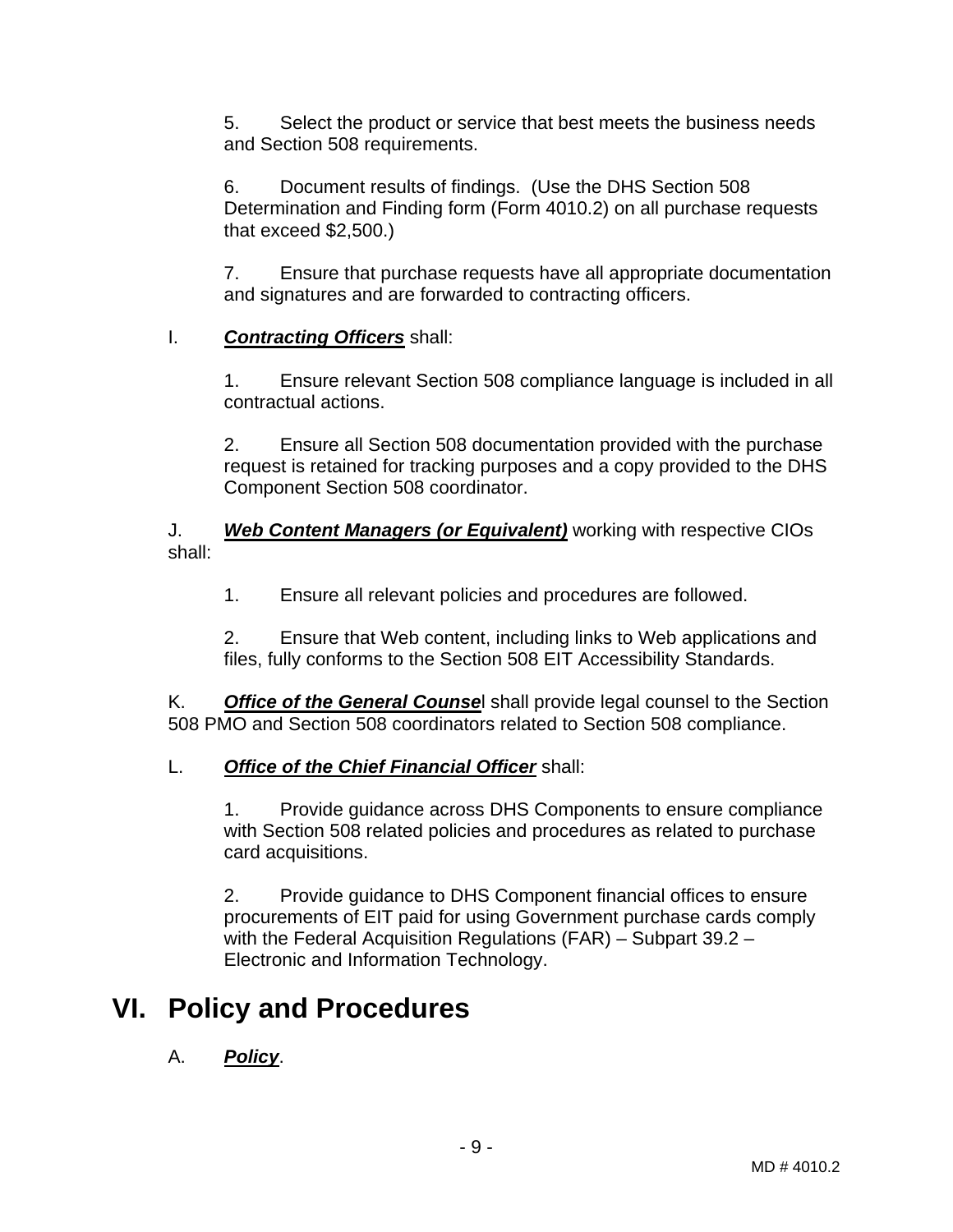1. DHS Components shall ensure that employees and customers with disabilities have access to and use of information and data that is comparable to the access available to people without disabilities unless an Undue Burden condition applies, in which event, the information and data will be provided by an alternate method or format.

2. When procuring or maintaining EIT, DHS Components shall ensure that: functional requirements are identified; applicable functional performance criteria and technical standards of Section 508 are selected; appropriate applicable requirements and associated language are included in any solicitation; appropriate market research is performed; selection of the product or service that best meets both functional and Section 508 requirements is selected; and appropriate documentation is produced.

3. When developing or maintaining EIT, DHS Components shall ensure that functional requirements are identified, applicable functional performance criteria and technical standards of Section 508 are selected, and appropriate documentation is produced.

4. DHS Components shall further ensure that when procuring, using, or maintaining EIT development and testing tools, that those development platforms and testing tools have the capacity to produce EIT products that fully conform with applicable functional performance criteria and technical standards from the Section 508 EIT Accessibility Standards and that sufficient information is available to developers to utilize those accessibility functions and features.

5. DHS Components shall ensure that up-to-date, appropriate, and accurate information is included in all educational materials related to Section 508.

6. DHS shall collect and provide information related to tracking of Section 508 implementation to appropriate Government oversight agencies in a timely fashion.

7. DHS Components shall comply with established complaint processes for EIT accessibility.

8. DHS Components shall implement and adhere to the Department's review and authorization procedures for EIT purchase requests.

9. All purchase requests that claim National Security or Undue Burden exceptions shall be reviewed and authorized by the DHS Section 508 PMO.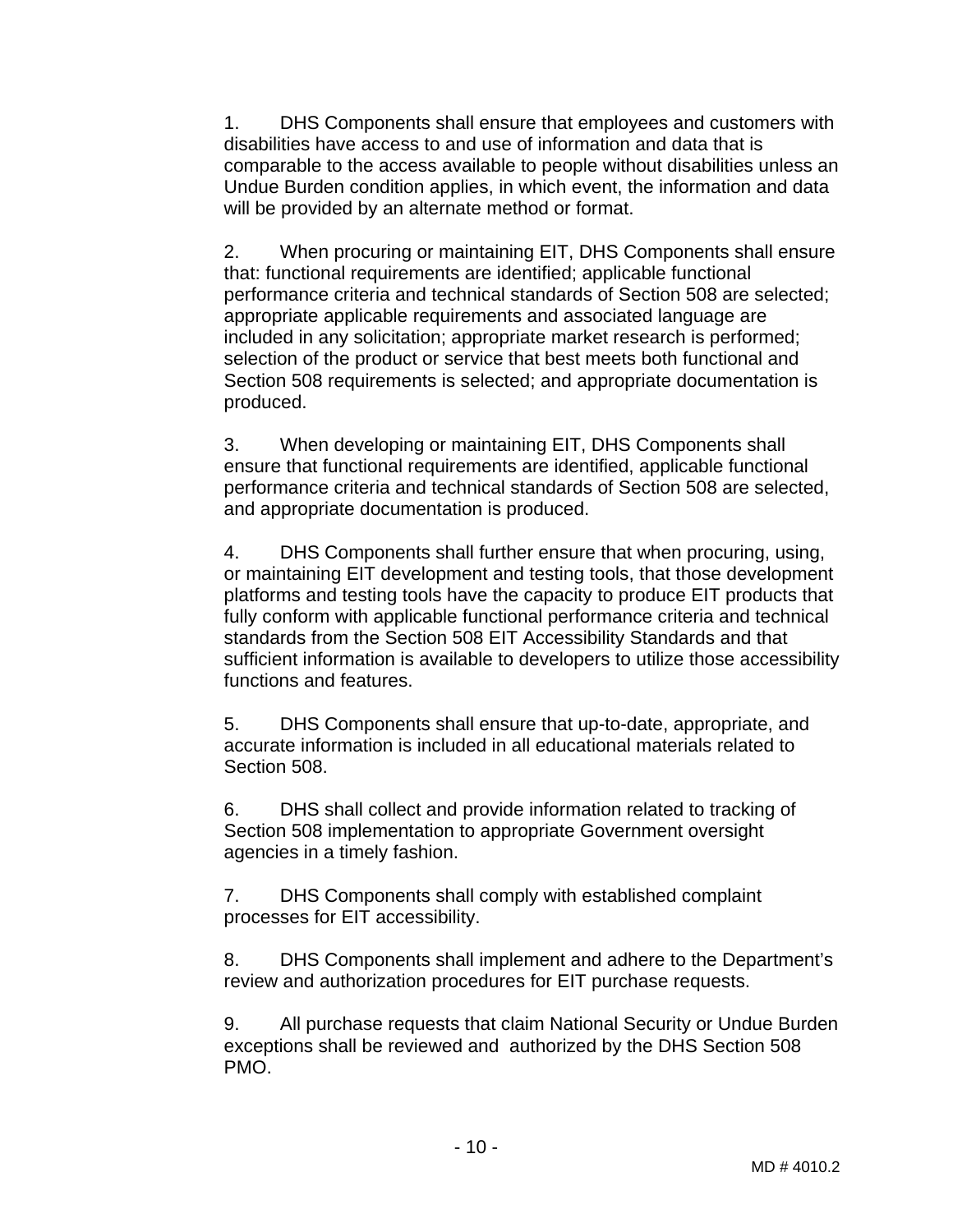10. For all EIT projects that exceed five million dollars in lifecycle costs, a Section 508 compliance plan that includes applicable requirements and acceptance testing/quality assurance plans shall be included in the projects' standard planning package.

11. When DHS Components deploy or accept systems that are less than fully conforming to applicable Section 508 provisions, an accommodations plan shall be prepared to address the needs of employees or members of the public with disabilities. This plan shall be authorized/approved by the DHS Section 508 PMO or delegate.

#### B. *Procedures*.

1. When procuring EIT products or services that cost more than \$2500, requiring officials shall use the DHS Determination and Finding Form (Form # 4010.2) and Appendices to certify and document the Section 508 requirements and provide them to the appropriate contracting officer. The contracting officer shall retain the documentation as part of the purchase record for tracking purposes and provide a copy provided to the DHS Component Section 508 coordinator.

2. When procuring EIT products or services that cost less than or equal to \$2500, i.e., a micro-purchase, requiring officials shall follow policies and procedures for purchase card holders MD 0760.

3. When procuring, developing, using or maintaining EIT, the requiring official or purchaser card user will ensure that all related procedures and coding standards shall comply with the Section 508 Standards referenced below. Appendices A through F were obtained from Subpart B of the "Electronic and Information Technology Accessibility Standards," developed by the U.S. Access Board. These standards were first published in the Federal Register on December 21, 2000 (65 Fed. Reg. 80499) and codified in 36 CFR Part 1194. The entire document may be accessed at http://www.access-board.gov.

a. Section 1194.21: Software Applications and Operating Systems (see Appendix A).

b. Section 1194.22: Web-based Intranet and Internet Information and Applications (see Appendix B).

c. Section 1194.23: Telecommunications Products (see Appendix C).

d. Section 1194.24: Video and Multimedia Products (see Appendix D).